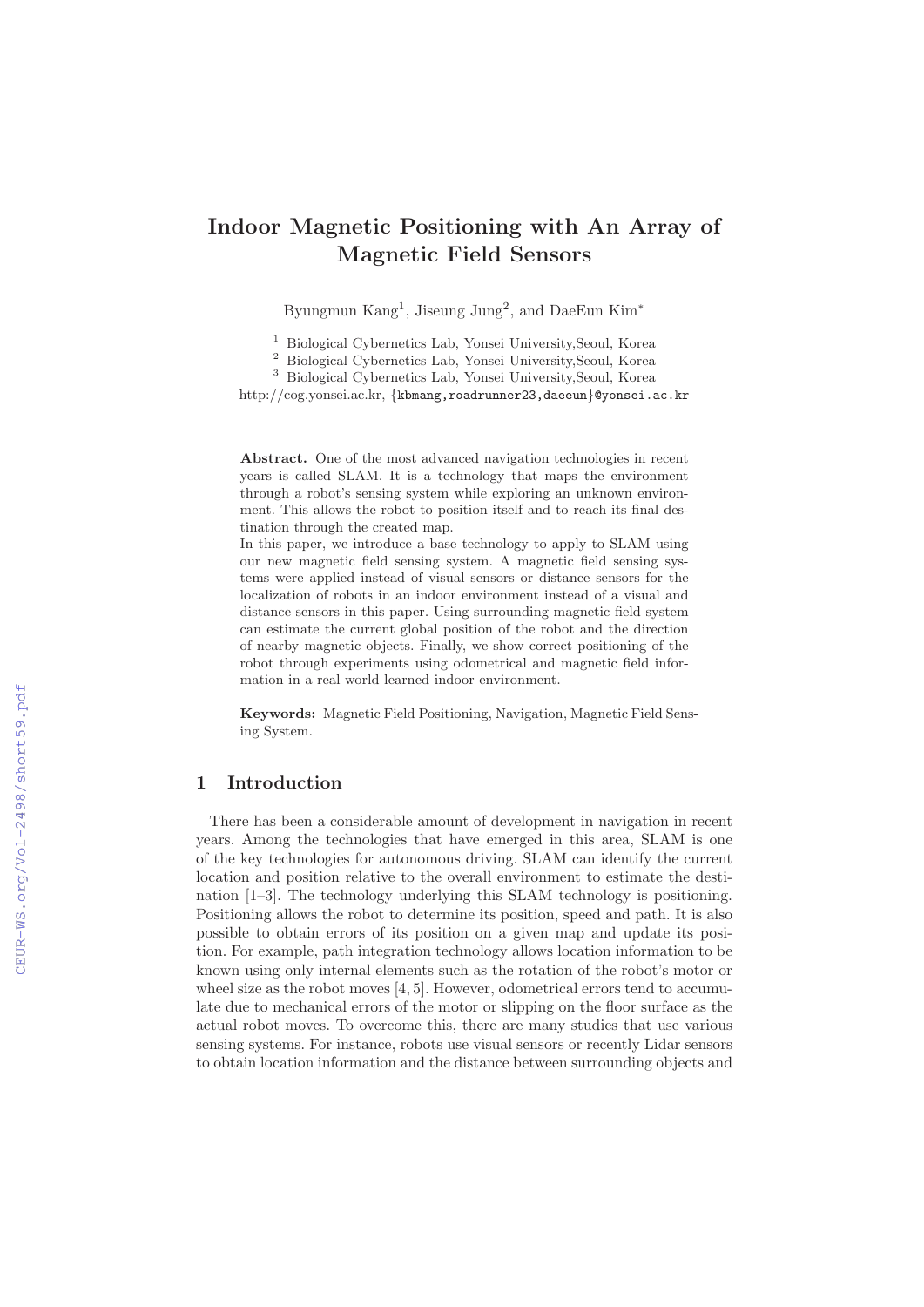

**Fig. 1.** Magnetic Field Sensing System (a) The system is attached to the Mobile Robot(Turtlebot). (b) A diagram of the array of magnetic field sensors.

the robot. Thus, before the navigation technology is implemented, positioning and localization technologies identify location and status information.

In this paper, we introduce a magnetic positioning technology using a magnetic field sensing system. This magnetic field technology is also based on biomimetic technology. As we all know, there is a huge magnetic field signal in nature coming from the Earth and many animals and insects use this geomagnetic field for survival. The ultimate goal of this study is to obtain the positioning technology based on magnetic field.

To do this, we applied the magnetic field sensing system to the positioning technology in an experimental environment and updated the robot's position using magnetic field information. We performed real-life experiments by attaching a magnetic field sensing system made by our team to a mobile robot. The experiment was conducted in a compact space inside a laboratory. We measured the sensor values in the sensing system and conducted mapping based on magnetic objects. We used a total of 72 points at 10 cm intervals and checked the limitations and the sensitivity of the sensing system. Through this study, we were able to verify the possibility for laying the foundation of magnetic field based navigation technology.

# **2 Method & Experiments**

## **2.1 Magnetic Field Sensing System**

The magnetic field sensing system we introduced in this paper consists of eight analog sensors and a 12-V DC solenoid by placing eight of these analog magnetic field sensors in a circular 45 degree interval, as shown in Fig. 1. From this magnetic field sensing system, we can obtain two kinds of signals. We define these signals as DC and AC signals as shown in Fig. 2. The DC signal is defined as the change in voltage that can be obtained when the solenoid is switched on. The AC signal refers to the amplitude of the voltage change when the solenoid is switched on. Details of the configuration of this sensing system are described in [6].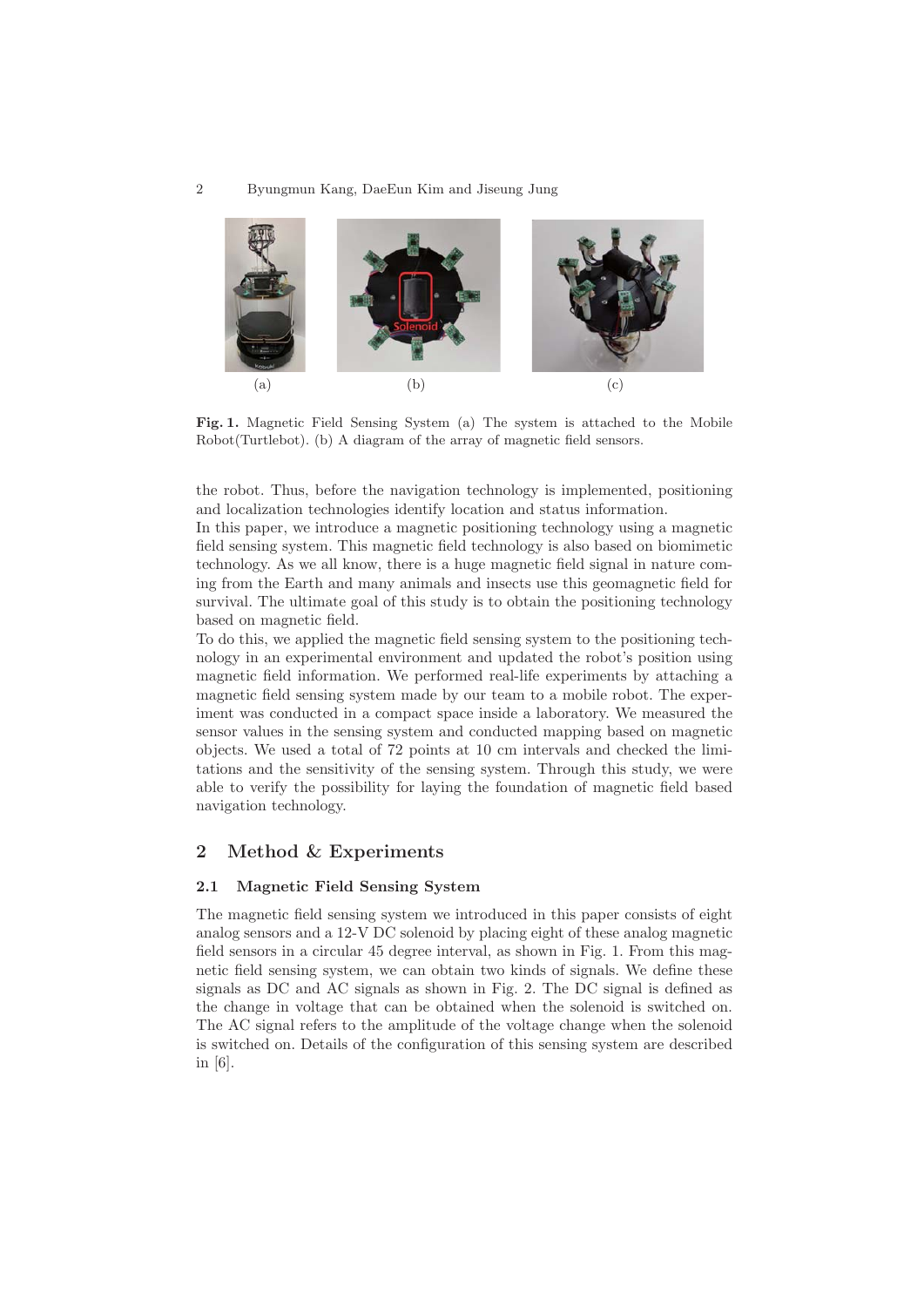

**Fig. 2.** The two type of signals the sensing system can detect. (a) is DC signal, (b) is AC signal.

#### **2.2 Experimental Setting**

The experiment was carried out in a indoor laboratory of 350cm x 400cm size in Fig. 3. Three computer desktops and monitors were placed on the outside, and two metal trash cans were placed in the center. The surrounding magnetic field of experimental environment was measured by the magnetic field sensing system of the robot at each point as it moved at intervals of 10 cm through a total of 72 points. Using the data obtained from these experimental environments, a Magnetic Experience Map (to be introduced in the following sections) was constructed. Also, as shown in (d) of the Fig. 3, seven steps were performed and the current location was updated through our matching method with the magnetic experience map.



**Fig. 3.** Experimental Environment. (a) is the front view, (b) is the side view and (c) is the diagram of experimental environment. (d) is the path of the robot test based on user's command.

# **2.3 Creating the Magnetic Experience Map**

There are two main ways to form the magnetic experience map : using the largest of eight sensor values and then expressing all eight sensors in Fig. 5. The first method shows how a magnetic field is topologically formed for the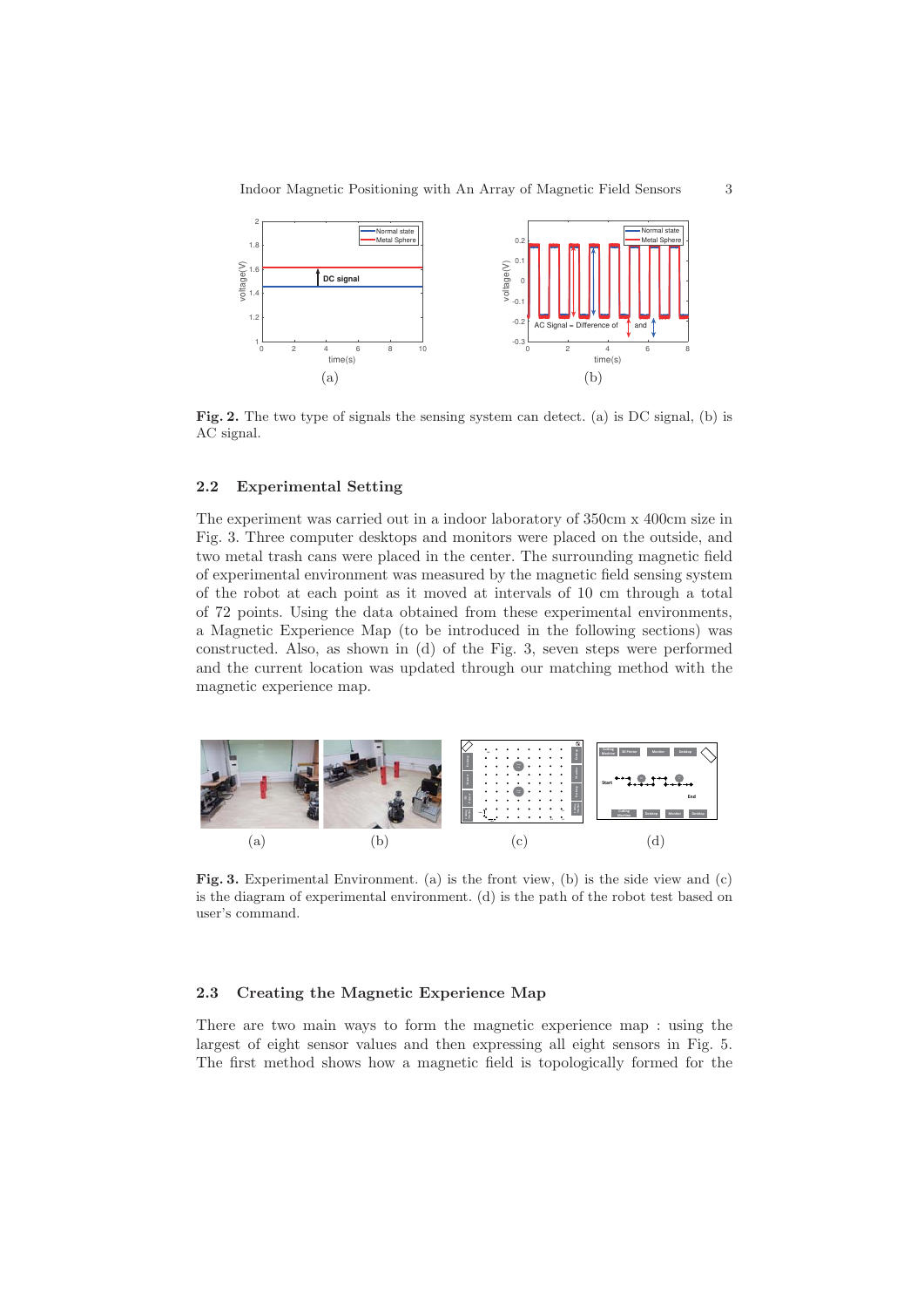#### 4 Byungmun Kang, DaeEun Kim and Jiseung Jung



**Fig. 4.** The method of creating a magnetic map and estimating the magnetic direction.

experimental environment. The second method allows us to visually estimate the direction of the magnetic objects. The map is created according to the two types of signals mentioned earlier, DC and AC. Through this map, we implemented robot behavior using existing memory or experience.

## **2.4 Magnetic Direction**

As mentioned in the system configuration section earlier, this magnetic field sensing system uses eight sensors for sensing the surrounding magnetic objects as shown in (b) of Fig. 4. Since the sensing system is circular, it can be used to detect all directions as the robot moves. The magnetic field sensing information can be used to determine or estimate the direction of the surrounding magnetic object. This method was motivated by sand scorpions and was implemented through the following formula.

$$
ze^{i\phi} = \sum_{k=1}^{m} z_k e^{i\phi_k} = x + yi \tag{1}
$$

$$
x = \sum_{k=1}^{m} z_k \times \cos(\phi_k), \qquad y = \sum_{k=1}^{m} z_k \times \sin(\phi_k)
$$
 (2)

$$
\phi = \arctan(y/x) \tag{3}
$$

 $\phi$  is the direction of the vibration signals, and the score for each leg of the sand scorpion is  $z_k(m=8)$ , and the degree of each leg is  $\phi_k$ , which can be expressed as above equations [7]. In Eq. (1),  $z_k e^i \phi$  can be expressed with cosine and sine values through Euler formula. Then, according to the score and degree of each leg, it can be expressed as Eq.  $(2)$ . The values of x and y can be obtained through Eq. (2) and the direction of the vibration's source  $(\phi)$  can be estimated through Eq. (3) [7, 8]. Therefore, the direction of the vibration's source can be obtained using the AC and DC signals instead of the arrival time of the vibration signal with the above equations.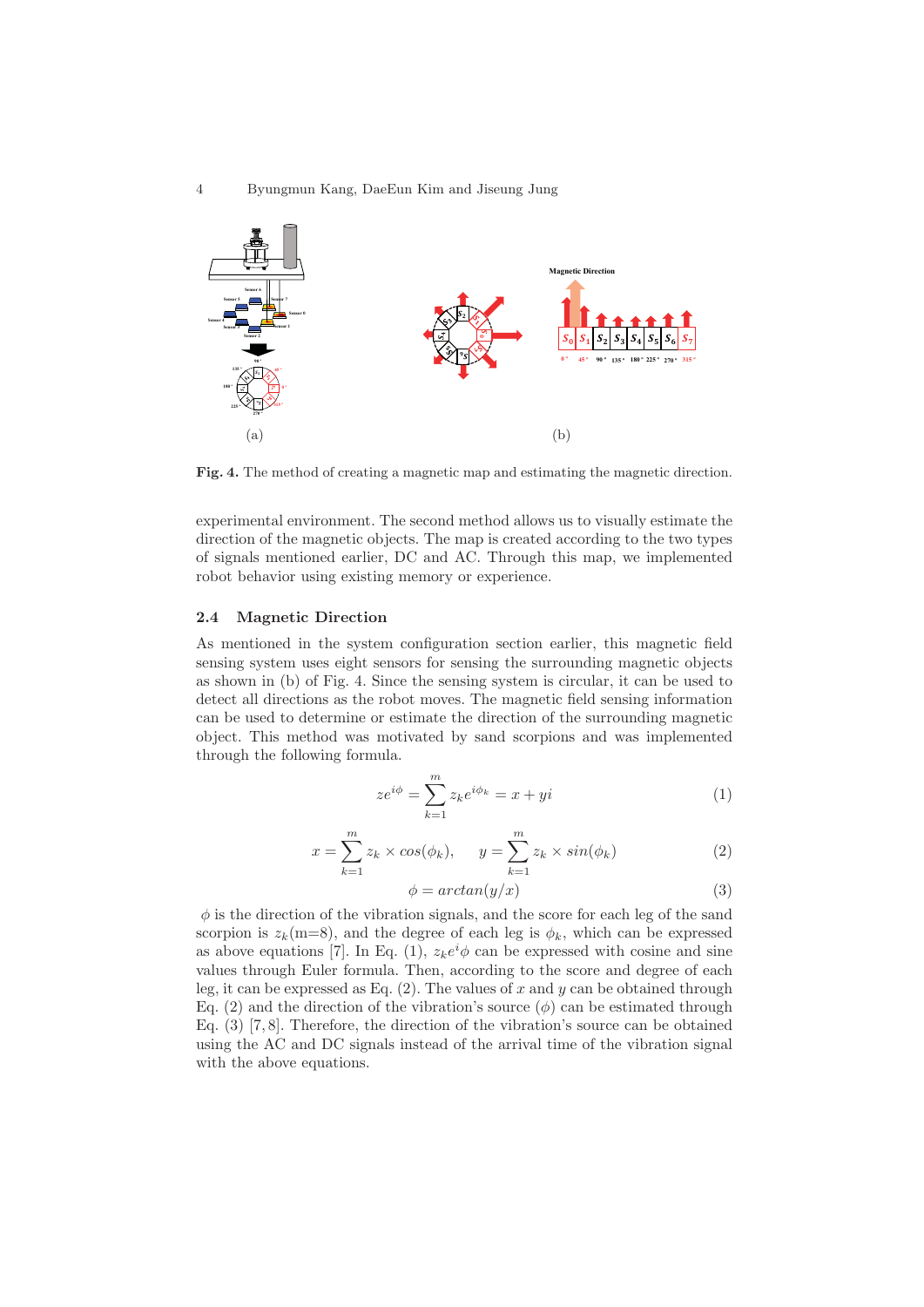

**Fig. 5.** Data expression of the magnetic map using the maximum value of sensing values. (a) is the intensity of value sensing value, (b) is value the x-axis,  $(c)$  is value the y-axis and (d) is value the z-axis. Magnetic Mapping(Experience Map). (a) and (c) is the DC value of the given environment. (b) and (d) is the AC value of the given environment.

#### **2.5 Magnetic Matching Method**

In this paper, we update the robot's position through matching method with the magnetic field information measured in the magnetic environment map. This matching method is largely divided into two stages. The first is to compare the information obtained from the magnetic direction and the experience map obtained at a specific location. At this time, comparing directions would result in several candidate groups. To reduce this candidate group, we compare the magnetic field sensing values. This is the second step. When the candidate group that came through these two steps and the current robot is ordered to go to a specific location, the point closest to that particular location is finally selected.

# **3 Results**

# **3.1 Global Direction**

Through the magnetic field sensing system, we can estimate the global magnetic direction of the robot. In other magnetic field sensing systems, when detecting surrounding magnetic objects through one magnetic field sensor, the magnetic object cannot be utilized as a compass due to disturbance. In contrast, since the system has multiple sensors, sensors that do not receive disturbance from magnetic objects can recognize signals from the magnetic field of the earth. As shown in Fig. 6, signals are obtained by rotating each sensor clockwise with regard to the east direction. The signals from the eight sensors can be obtained with specific x,y values according to their direction, and can therefore detect the global direction of the robot.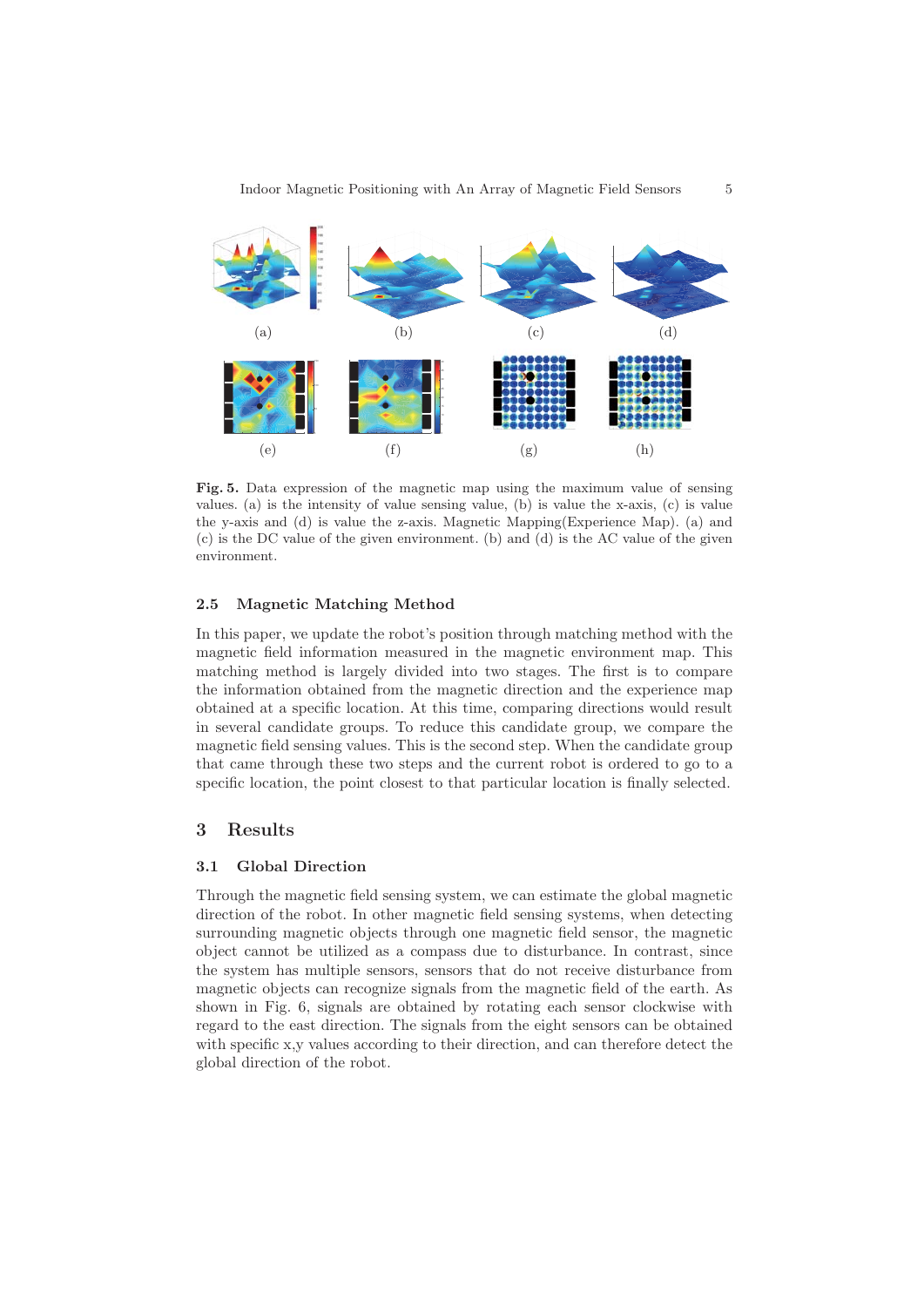

**Fig. 6.** The DC value of each sensor during rotating. For the z-axis, the values are constant because the magnetic field sensing system rotates in place with the same height, and data are obtained. (a): sensor 0, (b): sensor 1, (c): sensor 2, (d): sensor 3, (e): sensor 4, (f): sensor 5, (g): sensor 6, (h): sensor 7.



**Fig. 7.** The Magnetic Direction of DC and AC. (a) is DC Magnetic Direction, (b) is AC Magnetic Direction.

# **3.2 Magnetic Direction**

In this paper, the robot can detect the direction of magnetic objects around it using information obtained in the experimental environment. We can obtain the magnetic direction by using the formula  $(1), (2), (3)$  in the method section. This can be applied to avoidance by recognizing magnetic obstacle as the robot moves in the actual indoor environment, and also to determining the exact location of its route. As shown the Fig. 7, the direction is given for magnetic fields with strengths larger than a certain size. This allows for the representation of DC signals and AC signals, respectively. Where DC signals can be determined at various points in the macro, AC signals can be determined at a location close to their own objects, but there is some noise. In fact, in the [6] paper studied by us, the difference between DC and AC was demonstrated through experiments. A specific path was set based on the magnetic object (metal trash can), and the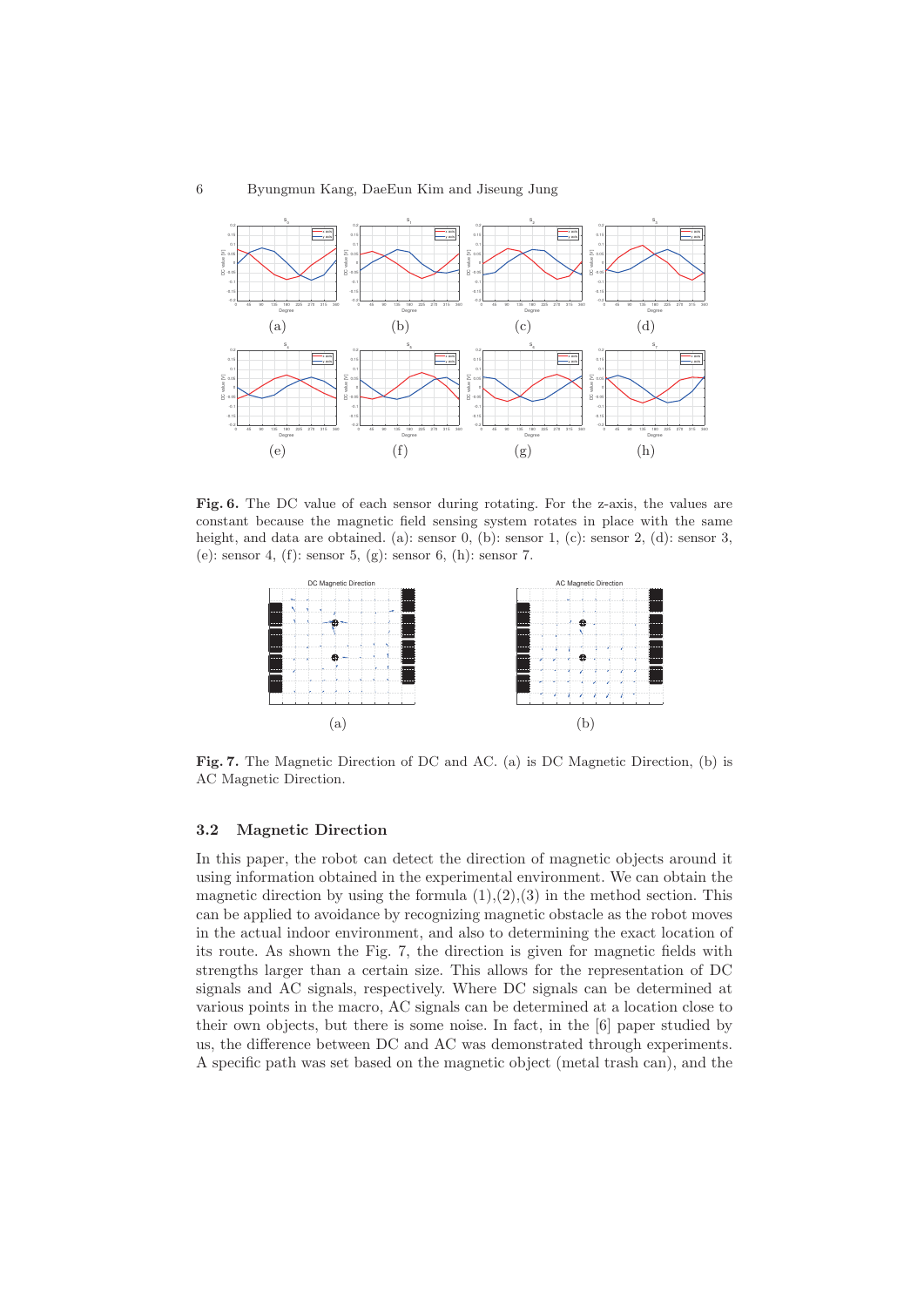

**Fig. 8.** The trajectory of the robot experiment(a) and the comparison of Errors(b). White line is the user's command and red dashed line is the trajectory without the magnetic field information and the blue dashed line is the trajectory the robot with the magnetic field information. The green dashed is the trajectory using only four sensors' information and the cyan dashed line is the trajectory using only one sensor placed on the head of the robot. The yellow circles are the updating positions.

matching method was used to update the current position using magnetic field information while giving a command to the robot. In fact, in [6], we studied the effect of DC and AC signals and it was demonstrated through experiments.

#### **3.3 Robot Positioning**

The results were compared with the results of moving the robot without magnetic field information on a designated path based on user's command and using magnetic field information. Also, the results were divided into three types. The first type is to update the path of the robot using magnetic information from one magnetic field sensor placed in the head direction of the robot. As shown in cyan color line of Fig. 8, based on the surrounding magnetic field information obtained from one sensor, the results are updated with an odometrical error. Since one sensor is used to find the magnetic direction we performed a rotation action. In the 5 update positions, the average error is about 48.71 pixels (29.22 cm) which is similar to a method that does not use a magnetic field. Basically, one pixel is corresponding to 0.6 cm for distance. The second type is to use only four sensor information out of a total of eight sensors in the front, rear, and side directions (e.g., north east and west). This type was less rotated than the first type, and the robot can find the magnetic direction in the magnetic experience map and update it, as shown in the green dashed line of Fig. 8. The average error of the second type is 39.75 pixels(23.85cm). The last type is to use all eight sensor information that can be obtained from magnetic field sensing systems. Unlike the previous first and second types, the robot can update its position without rotation action as shown in the blue dashed line of Fig. 8. The average error is also 24.63 pixels (14.77 cm). The average error value for 5 iterations of robot test is 47.45 pixels (28.47 cm) when the magnetic field information is not used as shown in the red dashed line of Fig. 8, and if the surrounding magnetic